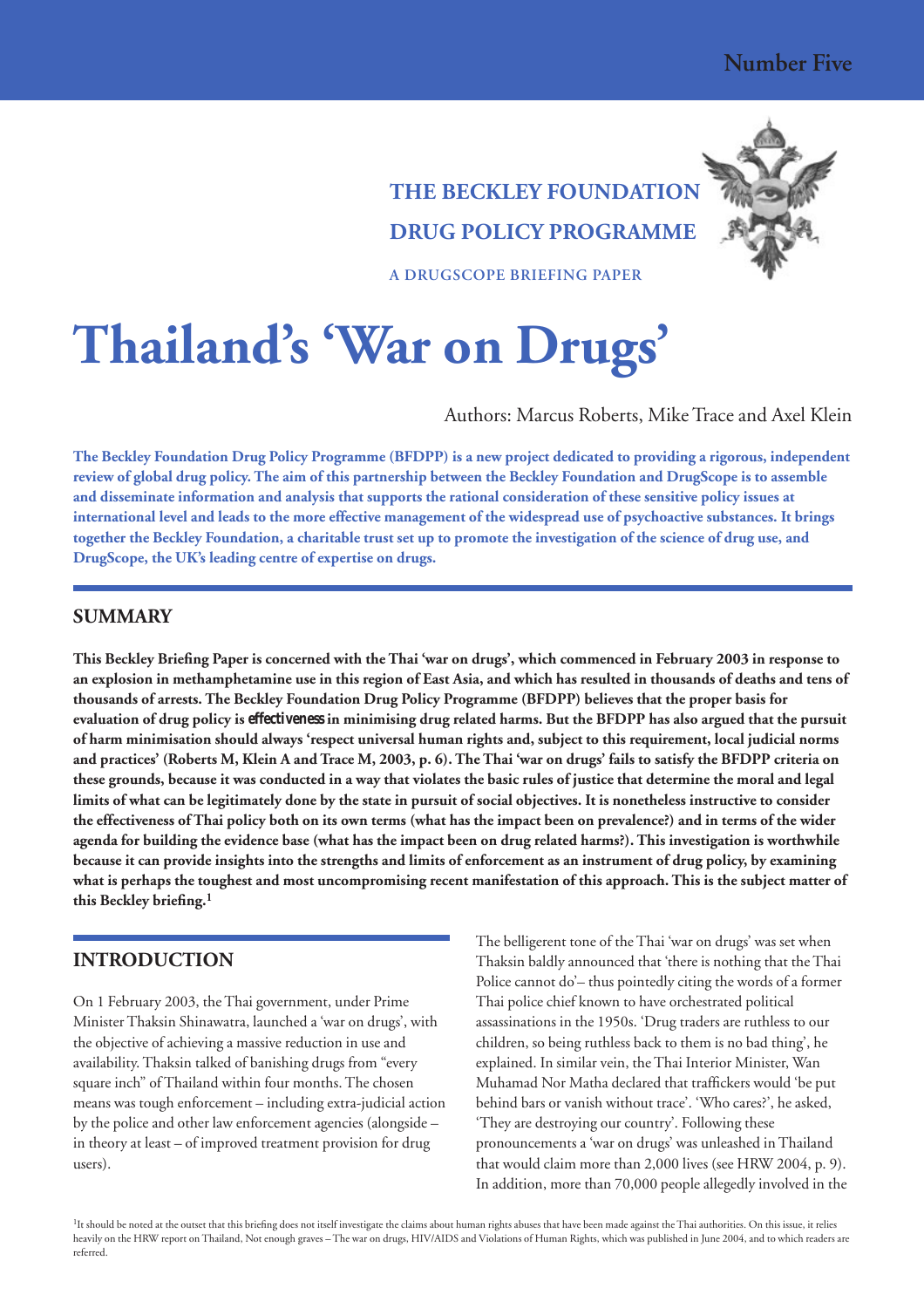# **2 A DrugScope Briefing Paper for the Beckley Foundation Drug Policy Programme**

drugs trade were to be arrested *(ibid)*, with Human Rights Watch (HRW) concluding that many – often innocent – arrestees were intimidated into making false confessions and denied due process of law.

# **BACKGROUND**

The Thai 'war on drugs' was a reaction to the explosion in the use and availability of methamphetamines (and particularly evidence of growing use of these powerful synthetic drugs by young Thais). Methamphetamine is a synthetic, central nervous system stimulant, with a high potential for abuse and dependency. Its effects are similar to those of cocaine, but they last for longer. Prolonged and heavy use is linked to psychological problems, such as paranoia and hallucinations. The use of methamphetamine was outlawed in Thailand by the *Narcotics Act 1979*. Until comparatively recently its use was believed to be largely restricted to truck drivers and other people working long hours, who used the drug to help them keep awake and alert (it was known in Thailand as the 'diligence drug').

In a document published in February 2002, the UN Office of Drugs and Crime (UNODC) highlighted the 'recreational' use of 'amphetamine type stimulants' (ATS) as a serious problem throughout East Asia. The UNODC stated that 'the abuse of ATS [in this region] over the past ten years has presented an increasing, serious threat to the health, economic and social fabric of families, communities and nations … it is threatening to become a part of mainstream culture' (UNODC 2002, p. 1, see also Drug Intelligence Brief 2003). The Thai Government estimated that the use of methamphetamine rose by 1000 per cent between 1993 and 2001 (Reid G and Costigan G 2002, cited in HRW 2004). In 2002, the UNODC reported that around 2.4 per cent of Thais aged twelve to sixty five – and 4.5 per cent of males – were using methamphetamine (UNODC 2004, cited in HRW 2004). It has been estimated that the Thai market accounted for around 700 million pills in 2002 alone, equivalent to ten pills for everyone in the country (Phongpaichit P 2003).

The explanation of the exponential rise in methamphetamine use is not entirely clear, but four factors have been identified as significant *(ibid)*.

**1 The disruption of the heroin trade.** In 1995, the Burmese government captured the war lord and leading heroin trader, Khun Sa. The consequence of such law enforcement operations targeting heroin appears to have been that both traffickers and users have tended – to some degree – to switch to substitute drugs. There is also evidence that there was some shift in investment from heroin to amphetamines by drug producers in Burma.

- **2 Social context.** In 1997 around 2 million people lost their jobs in a Thai economic crisis, some of whom were vulnerable to being recruited into drug use and/or supply.
- **3 Marketing strategies.** The method of 'pyramid selling' where users are encouraged by dealers to sell drugs themselves to pay for their own drug purchases – has proven a highly effective way of rapidly expanding the market.
- **4 Profitability.** The methamphetamine trade is massively profitable. Even before the 'war on drugs' the production cost of a pill was estimated to be as low as 5 US cents, and its sale price anywhere between \$1.5 and \$2.5 (figures from Phongpaichit P 2003).

The rise of ATS abuse in East Asia has posed a major challenge to policy makers in this region. But it is also important to retain a sense of perspective. First, research suggests that the majority of an estimated two and a half million Thais who were using methamphetamines prior to the 'war on drugs' were light users. Many were using no more than one or two pills a month. There were perhaps half a million people who could be classified as more serious users (see *ibid* ). Second, the focus on the challenges presented by ATS in East Asia should not obscure the persistence of older and more entrenched problems. The region encompassing Burma, Thailand and Laos (the so-called 'golden triangle') has long been associated with the heroin trade. There are still between 100,000 and 250,000 heroin injectors in Thailand, and this group was profoundly effected by the Thai 'war on drugs' (HRW 2004, p. 2) .

# **THE THAI 'WAR ON DRUGS'**

#### **PAST FAILURES**

Thaksin's 'war on drugs' was partly a response to the failure of the 'scare campaign' that had been the initial Thai response to the methamphetamine problem. The Thai government had coined the term 'ya ba' (literally 'mad drug') for methamphetamines. The Thai media had profiled stories in which use of 'ya ba' was identified with psychotic reactions, violence and self-harm. There was a poster campaign in which celebrities and senior public figures warned of the dangers of the drug. In a country where corrupt public officials (including police officers) were known to be involved in trafficking, there were also television advertisements to shame officials who were sheltering the drug trade (for further discussion, see Phongpaichit P 2003).

None of this worked. The reasons for the failure of the Thai 'scare campaign' will be familiar from the history of similar campaigns elsewhere in the world. In particular, the claims that were made about the harmful impact of 'ya ba' were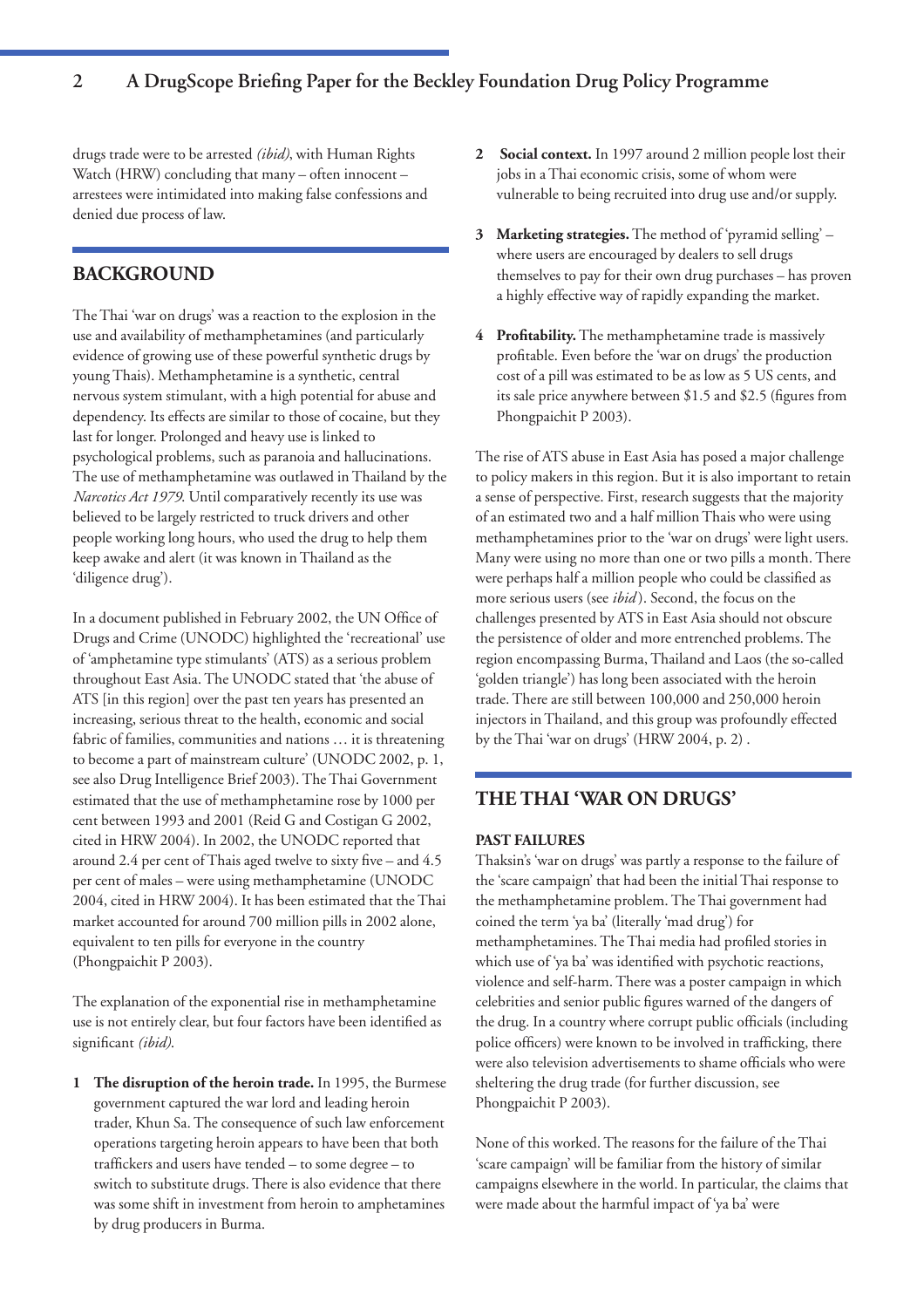## **Number Five 3**

exaggerated, with the consequence that young Thais tended to reject Government information and advice as unreliable.

## **SETTING THE POLICY PARAMETERS**

A new approach was identified and set out at the First National Workshop on the Strategy to Overcome Drugs, which was hosted by the Thaksin government and held at Chiang Rai in Thailand on 10 and 11 March 2001.

A four-point plan was drawn up at this meeting (see Thai Narcotics Control Board at www.oncb.go.th/document/epolicy.htm):

- **1** A heavy emphasis was placed on stringent law enforcement. Punishments would be increased for corrupt public officials, and rewards introduced for officials who cooperated with the policy of drug suppression. As Thaksin was later to put it 'at three Baht (US \$ 0.07) per methamphetamine tablet seized a government official can become a millionaire by upholding the law, instead of begging for kick backs from the scum of society'.
- **2** There would be strict control of the importation of precursor chemicals.
- **3** The need to foster co-operation with international organisations and the international community to tackle drug production and distribution was acknowledged (in fact, the Thai 'war on drugs' was to alienate this community, inviting widespread condemnation, including from the UN and the US).
- **4** There was a pledge to remove the barriers to treatment for people with serious drug problems. It was stated that 'such addicts must be able to receive medical treatment and rehabilitation as soon as possible after facing any legal charges. In addition, the Government will set up a system that will provide services for the treatment, rehabilitation, vocational training and acclimatization of drug addicts in order that they may be able to return to the mainstream of society' *(ibid)*.

A key feature of Thaksin's approach was its managerialist temper, with targets for arrests and seizures for public officials in each Thai province. If they failed to meet these targets they could lose their jobs or face other sanctions. Conversely, arrests and seizures could attract financial rewards. This contributed to the levels of violence and corruption that accompanied Thailand's 'war on drugs'.

## **THE DEATH COUNT**

The war on drugs was launched with the signing of Prime Minister's Order 29/B.E. 2546 on 28 January 2003. It called for the suppression of drug trafficking by all means 'ranging from soft to harsh including the most absolutely severe charges subject to the situation'. On the day that it commenced (1 February 2003), it was reported that four people had been killed. By 16 February, the Ministry of the Interior was saying that 596 (alleged) drug dealers had been shot dead in a period of a little over two weeks. By the end of 2003 – with figures being retrospectively revised downwards in response to public concerns - the Royal Thai Police reported a total of 1,329 drugrelated homicides since February 2003, of which – or so the police claimed – only 72 had been killings by the police, who acted in self-defence. Few, if any, observers - inside or outside of Thailand – accept this claim at face value, some commentators believe that the Thai Government effectively operated a 'shoot to kill' policy.2 It is difficult to verify official figures, but HRW concludes that in excess of 2,000 people were killed in the course of the Government crackdown, and highlights 'the arbitrary arrest or blacklisting of several thousand more, and the endorsement of a policy of extreme violence by Government officials at the highest level' (HRW 2004, p. 1).

#### **UNRELIABLE LISTS**

Local authorities were required to draw up lists of suspected drug dealers. Preparation was rushed, and open to abuse by police and other public officials looking to settle old scores. HRW reports that 'throughout the war on drugs, Thailand's National Human Rights Commission (NHRC) was deluged with complaints of false arrest, improper inclusion in drug blacklists, and related violations of due process. The NHRC received 123 complaints during the two-week period from February 20 to March 7 2003, compared to twelve complaints during the preceding seven weeks. The most common complaints included being named on a blacklist without any involvement in drug activity, death of a family member due to the anti-drug campaign, and false allegations of drug possession by the police (Office of the National Human Rights Commission of Thailand 2003, cited in HRW 2004, p. 20).3

2 The claim that the police were not involved in the majority of the killings was central message to the propaganda campaign that accompanied the Thai 'war on drugs'. As Thaskin himself put it, 'in this war, drug dealers must die. But we don't kill them. It's a matter of bad guys killing bad guys' – the official story was that drug dealers were killing other drug dealers to prevent them from co-operating with police and passing on information to the authorities. Even if this were true, the Government undoubtedly exploited the bloodshed to spread terror and confusion as a means of deterring drug dealers and users and demonstrating to the public that it meant business. Pasuk Phongpaichit (2003) explains that 'the Government went out of its way to publicise these deaths. Every night, the TV news on government-controlled channels opened with clip after clip of people lying in pools of blood. Every day, the authorities released statistics of the deaths, arrests and seizures to date'.

3 Once on the list, the only way off, according to one rights activist, is to "buy your way off the list, surrender at a police station or end up with a bullet in your head". It was reported that some people who went to the police to surrender or clear their names were shot by unidentified gunmen on the way home (quoted in HRW 2004).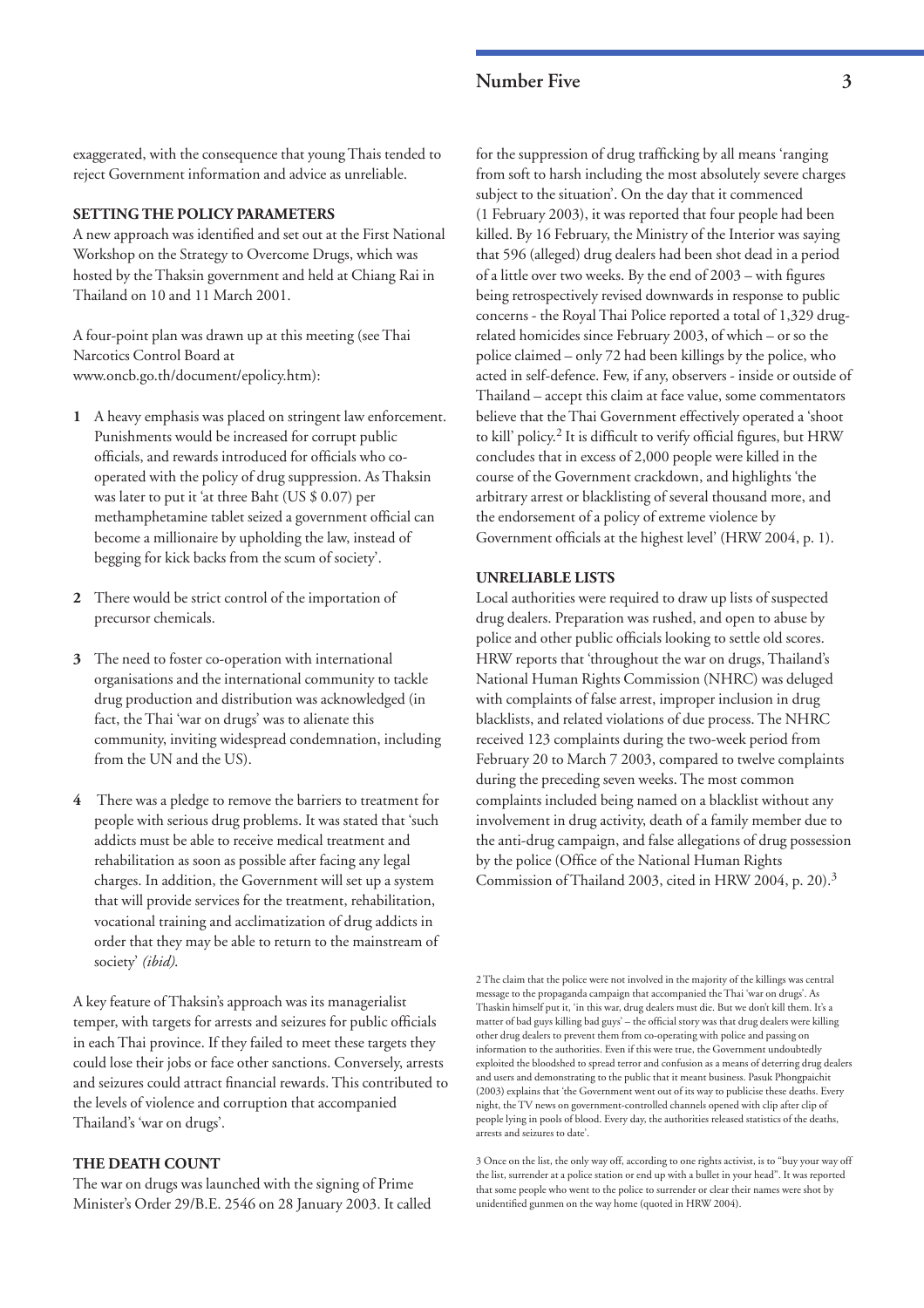#### **SUSPECTS' RIGHTS AND FAILURES OF DUE PROCESS**

There have been numerous reports from Thailand of people being arrested by the police and intimidated into making false confessions. The HRW report provides first hand accounts.

Karn S, a 25-year-old female drug user, told HRW: 'I could hear him [my boyfriend] being beaten. I heard the cops say "Don't fight back, just accept it. If you have drugs, just hand them over". When he said that he didn't have any, they said, "Why did you throw them away?". He came out with handcuffs behind his back, all beaten up. I asked him, "Were you beaten?" and he said, "Yes, by three cops, after they handcuffed me.". She continued: 'The police said, "You're going to get busted for one thing or another today". I begged them not to throw us in jail, and they said, "In that case, you have to help us with a sting operation". So we brought the cops to a drug dealer we knew, but he wasn't there.'

Thai P, a 28 year old male injecting drug user, recalled that 'the confession said I was dealing drugs, even though I was not caught doing that. When I refused to sign, the police threatened to arrest every other member of my family. They said "Don't you love your family? You want to get your family into trouble? Why don't you take the blame on your own instead of dragging your family into trouble?" So I confessed'.

There are many other stories of this sort. Aside from the obvious human rights issues, the persecution of innocent people diverts time and resources from the pursuit of the people who run the Thai drug trade.

#### **DEMONISING DRUG USERS**

An investigation conducted for the Beckley Foundation on opinion within Thailand concluded that the Thai public 'like the way that the Government has separated drug users from drug sellers … the government would send these users to be remedied in the rehabilitation centre, and they are exempt from legal processes'.4 Prime Minister's Order 29/B.E. 2546 stated that 'if a person is charged with a drug offence, that person will be regarded as a dangerous person who is threatening social and national security'. Beckley's Thai-based investigation explained: 'the public consented with the government's strict and decisive policy. The drug sellers are seen as serial murderers. They deserve to be sentenced to death. If the governmental officers do anything that leads to the end of drug sellers' lives, the public see that it is reasonable and appropriate. The drug sellers are dangerous, and, if alive, cannot provide any good effects for the country.' The evidence is clear that most of those who were arrested or killed – if they were guilty of drug offences at all – were drug users or people involved in low level supply as a way of supporting their own habits. Few, if any, were 'threatening social and national security'.5

This is a familiar story. Everyone involved in the drugs trade, at any level, is portrayed as the stereotypical 'drug trafficker'. In reality only a small minority fit the stereo-type, and this group is the most difficult to intercept and prosecute, and tends to evade detection and punishment – this appears to have been largely the case in Thailand.

#### **TREATING DRUG ADDICTS**

The climate of violence and fear had perverse consequences for access to drug treatment – originally a central component of the Thai government's overall strategy. HRW found that many Thais reported for treatment as an alternative to arrest or murder, and that a significant number were not even drug users. It reports that 'a survey of 3,066 people who attended state-run rehabilitation centres from March 24 to April 4, 2003 (the period corresponding with the height of the war on drugs), found that 6 per cent had never used any drugs before, and 50 per cent had quit using before the war on drugs began' (HRW 2004 p. 32). Conversely, it is likely that some people with genuine problems were deterred from accessing treatment centres for fear of being identified as drug users and targeted by the police.

HRW found that 'the typical course of treatment consisted of a series of disciplinary drills in a military-style "boot camp", after which drug users were declared "drug free". The boot camps did not screen attendees properly, nor did they provide followup to prevent relapse' (HRW 2004, p. 33). This falls short of even the most basic international standards of effective treatment of addiction. Central to the Thai approach of 2003-4 was the ferocious attack on the *supply* of drugs. The promised investment in demand reduction initiatives failed to materialise.

# **DID IT WORK?**

There are difficulties in providing an objective assessment of the Thai 'war on drugs'. As Pasuk Phongpaichit observes: 'one of the problems about describing and assessing the kind of campaign the Thai government conducted … is that the nature of the campaign, and the controversy it creates, make it difficult to know what is true and what is not' (Phongpaichit P 2003) . Nonetheless it is possible to reach some broad conclusions about the effectiveness of an approach to a serious drug problem that set out to disrupt supply by spreading terror and confusion among – largely low level – drug dealers.

<sup>4</sup> Due to the sensitive nature of this material the BFDPP's Thai based informants wish to remain anonymous.

<sup>5</sup> Although it has been reported that the threat of violence did lead some arrestees to identify major dealers. Along with powers to investigate bank accounts, this has resulted in some notable successes the Thai police have had higher up the pyramid, including the recent seizure of a haul of 9 million pills (Phongpaichit P 2003).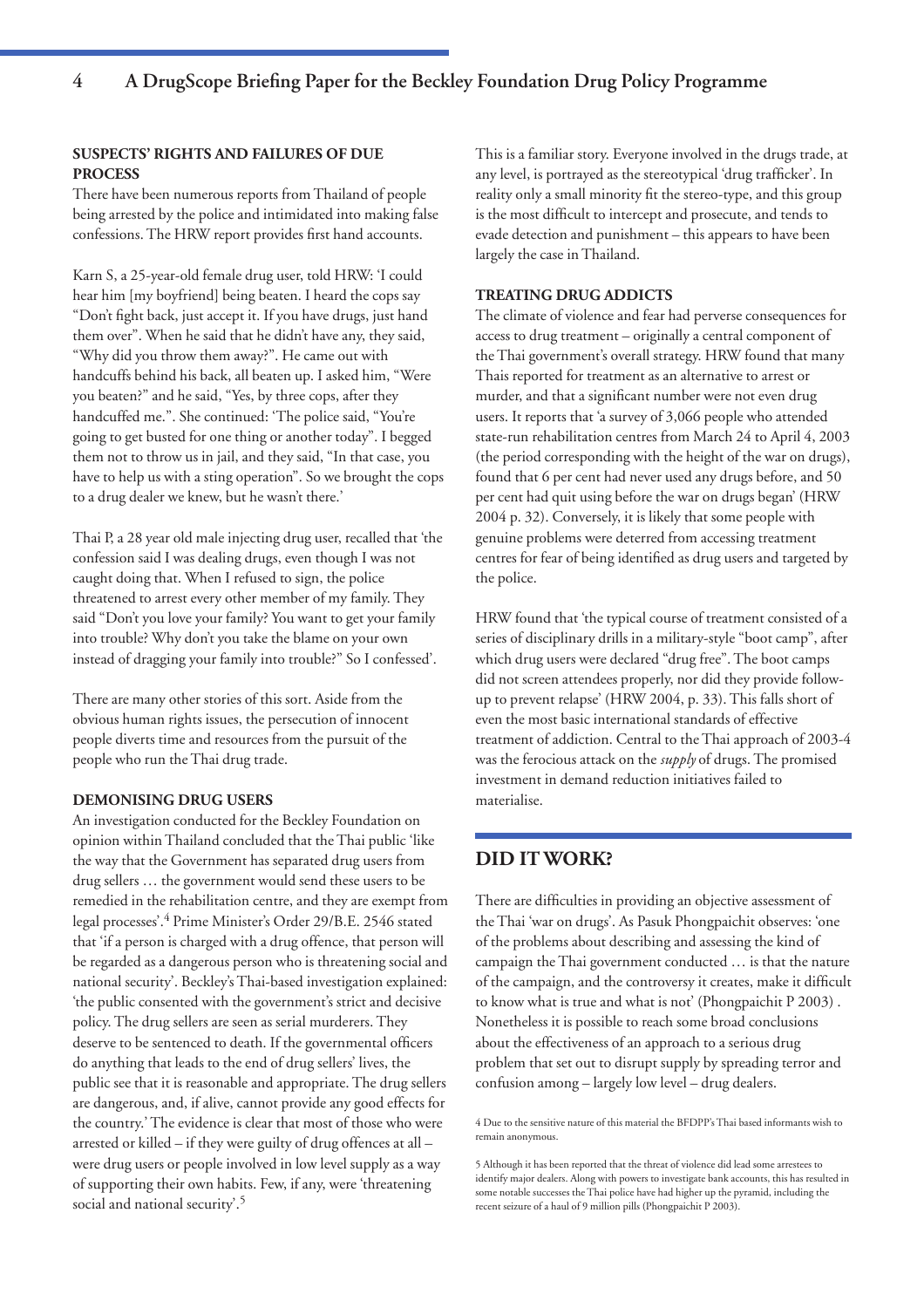# **Number Five 5**

#### **THE IMPACT ON USE AND AVAILABILITY**

The stated aim of the Thai government was to reduce the use and availability of methamphetamines. By the end of 2003, Thaksin was declaring "victory" on the prevalence front. The Prime Minister conceded that drugs had not disappeared from the country (always an impossible target). However, he declared that Thailand was 'in a position to declare that drugs, which formerly were a big danger to our nation, can no longer hurt us'. The claim that there was a significant fall in the availability of methamphetamines is supported by key indicators, most notably the sharp increase in the retail price to \$6 or \$8 per pill (figures provided in Phongpaichit P 2003). But what impact did this fall in availability have on overall drug use and is it sustainable in the longer term? Interestingly, the most recent figures put the price of a methamphetamine pill in Thailand at anywhere between \$2.4 and \$6, which suggests that the supply may have increased already over the past year (figures cited in personal correspondence with Pierre- A. Chouvy).

Note two points in particular.

- **1 Substitution.** There are reports that many Thai drug users simply switched to other drugs. A first hand report from Thailand on behalf of the BFDPP claims that 'the drug users who have low incomes change to volatile substances (for example, lacquer and thinner), as they are legal, cheap and convenient to buy from a shop. For the drug users who have high income, they still use the same kind of drug. Cocaine is new for Thai drug users. Thais have started using cocaine widely in the past year'. It is not yet possible to verify this claim with research evidence, but the anecdotal reports are suggestive and disturbing.
- **2 Sustainability.** There are obvious questions about the sustainability of any fall in the availability of methamphetamines. The steep rise in prices suggests that, while supply has fallen, little inroad has been made on demand. Methamphetamine trafficking is potentially more profitable now than before the 'war on drugs'. Pasuk Phongpaichit – who is an economist at Bangkok University - puts the point with force and clarity: 'it seems to me as an economist that, if you attack the supply but do little about the demand, then the result is rising prices, rising profitability, and hence increased entreprenuership'. He continues: 'I suspect that is why such suppression-oriented approaches have persistently failed in other countries' (Phongpaichit P 2003).

#### **THE IMPACT ON DRUG-RELATED HARMS**

The BFDPP has argued that cutting prevalence should be viewed as a means of preventing drug-related harm, and not as an end in itself. All else being equal, a reduction in the use and

availability of damaging substances will reduce the harms associated with them. All else is often not equal, however. It is important to balance the gains from a reduction in prevalence against the costs of drug policies.

Consider six points.

- **1 Violence and corruption.** There are the harms associated with a police clampdown on drug dealers that has resulted in many deaths and injuries (as well as failures of due process, etc) – often inflicted on innocent Thai citizens, or people at the lowest ends of supply pyramids.
- **2 Perverse consequences.** For example, as a direct consequence of the terror and confusion sown by the police clampdown (and the unreliability of hurriedly compiled blacklists), there was a farcical misdirection of treatment resources. Thai treatment facilities filled up with people who did not have drug problems. Many people who did have problems were too scared to access them. This – along with a lack of investment in facilities – contributed to the failure of the Thai 'war on drugs' to address the demandside, which is universally recognised as an indispensible component for any credible drug strategy.
- **3 Health.** Prior to the 'war on drugs' Thailand was widely admired for the effectiveness of its policy to combat the spread of HIV/AIDS as a result of unsafe sexual practices (the so-called '100 per cent condom' campaign), but there has been resolute opposition to extending this approach to injecting drug users. There is a lack of needle exchange and other harm reduction services in Thailand. The 'war on drugs' did not create these problems, but it exacerbated them. HRW found that Thaksin's war drove many drug users into hiding and away from the few existing services that might help to protect them from HIV/AIDS and other drug related harms.
- **4 Imprisonment.** Between 1996 and 2002, the Thai prison population increased by 250 per cent. By the end of this period, 53 per cent of all Thai prisoners were inside for drug-related offences - nearly three quarters (70 per cent) of prisoners in in Bangkok (Phongpaichit P 2003). Thailand's prisons are now among the most overcrowded in the world. The HRW report concludes that during the 'war on drugs', 'arrested drug users frequently spent time in pre-trial detention or prison, where heroin was available and syringe sharing was rampant, but where drug rehabilitation and HIV prevention programmes were wholly inadequate … A 2002 survey of 1,865 Thai drug users found that HIV prevalence rates were almost twice as high among males who had been incarcerated as among males who had not' (HRW 2004, p. 2). There are even reports of prisoners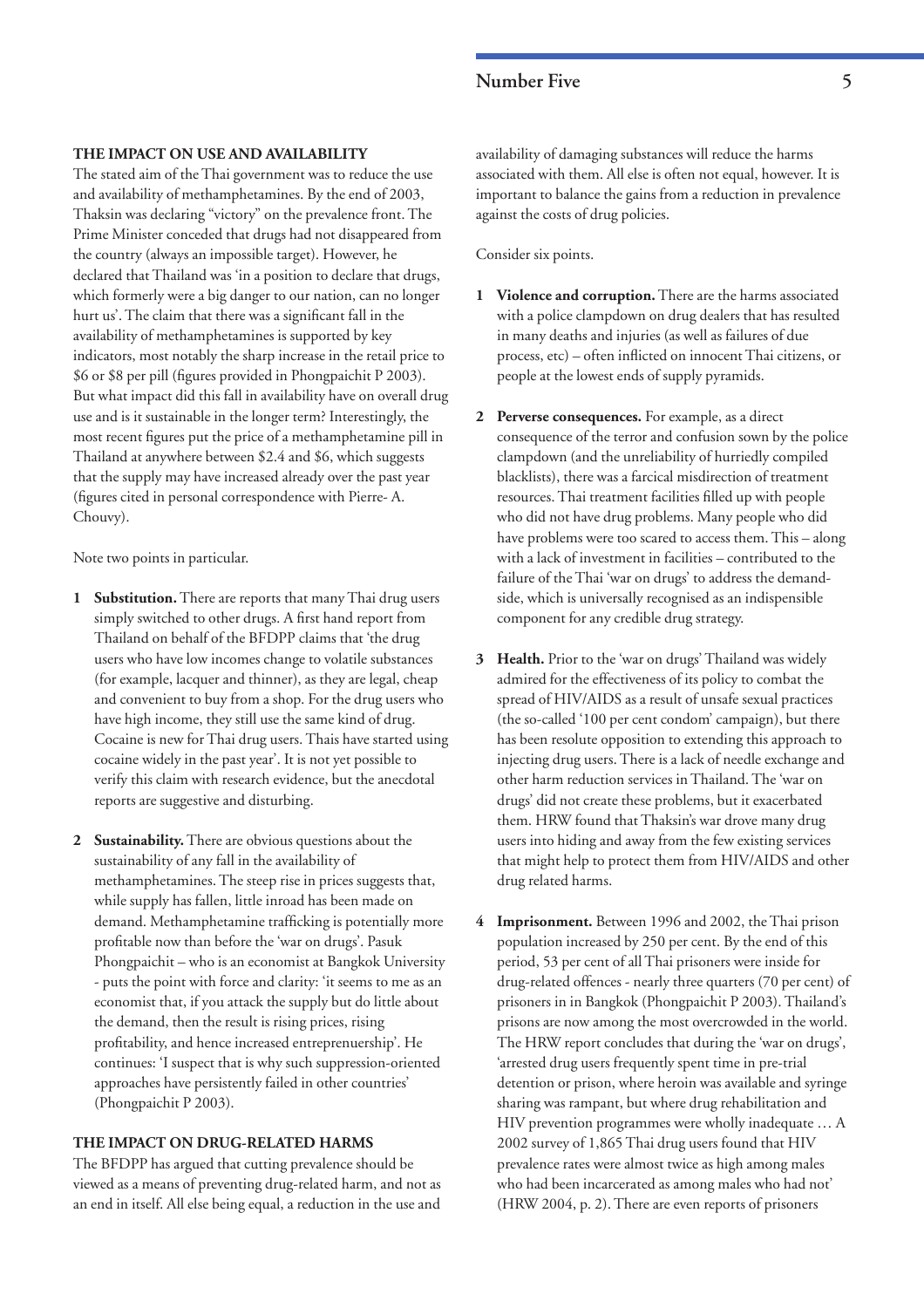# **6 A DrugScope Briefing Paper for the Beckley Foundation Drug Policy Programme**

making their own 'syringes' out of sharpened ballpoint pens. There is abundant evidence from around the world that the incarceration of non-dangerous offenders in overcrowded prisons can exacerbate the causes of drug dependency and crime.

- **5 Crime.** Many Thais supported Thaksin's campaign because they were concerned about their own security. In fact, the overall impact on crime is not clear. The 'war on drugs' was accompanied by a rise in low-level property crime (such as bag snatching). This could partly be a consequence of small-time drug dealers switching to other sources of income and/or users trying to raise money to purchase 'ya ba' as prices rose. (There is also evidence that disrupted drug markets can be more violent that stable ones.)
- **6 Switching.** As noted earlier, many drug users appear to have responded to the shortage of methampetamines by switching to other potentially harmful drugs. Disturbance in the market can be associated with an increase in violence due to battles over the new patterns of supply, and an increase in health damage, as users rapidly move onto drugs that they have less knowledge of, taking risks with dose levels and methods of ingestion.

These – and other – costs need to be balanced against evidence of a short-term fall in the availability and use of methamphetamine.

## **CONCLUSION: UNIVERSAL RIGHTS AND LOCAL PRACTICES**

## **HUMAN RIGHTS**

Three weeks after the commencement of the 'war on drugs', on 23 February 2003, Asma Jahangir, the United Nations Special Rapporteur on Extrajudicial, Summary and Arbitrary Executions, expressed 'deep concern' about reports from Thailand (HRW 2004). A year later, in February 2004, the US State Department was noting that 'there was a significant increase in killing of criminal suspects' in Thailand and that the country's human rights record had 'worsened with regard to extra-judicial killings and arbitrary arrests' (US Department of State 2004). The Thaskin government was robust in response to these external interventions. Responding to the Special Rapportuer's comments, Thaksin declared that 'the UN is not my father. We as a UN member must follow international regulations. Do not ask too much'. The US was roundly dismissed as an 'annoying friend'. As if to underline its indifference to world opinion, the Thai Government followed the US intervention by announcing a new round of drug suppression, which would result in the arrest of 839 people in Bangkok in a single day.

Within Thailand, there were protests againt the excesses of the 'war on drugs', notably from the constitutional monarch, King Bhumibol, who responded to the Prime Minister's announcement of victory in December 2003, by expressing his misgivings in a television and radio broadcast. 'I have to say this because the Prime Minister announced victory yesterday', King Bhumibol explained, 'I know the Prime Minister does not like warnings, because warnings can be irritating … As for the criticism of the 2,500 deaths … who will take responsibility?' (HRW 2004, p 8 fn 7). There is also evidence of a public reaction against the extent of the bloodshed, particularly following instances where children and other obvious 'innocents' were caught in the crossfire. And yet, the report from inside Thailand commissioned by the BFDPP suggests that there is a high level of public support for Thaksin's approach. Our Thai informants explained that 'when the government claimed that they knew nothing about the killings or homicides, the public do not believe it, but at the same time do not oppose either. This is because it (killings/homicides) has helped to drop the amount of the drug users and sellers. The incurable disease is something that should be terminated. People feel more secure.'

## **CULTURAL DIVERSITY, MISINFORMATION AND DEMONISATION**

The BFDPP has highlighted the scope for legitimate differences in approaches to drug policy to reflect the diversity of cultures, belief systems and political norms. The Thai government has resented external interference, perhaps with a sense that this is an attempt to impose 'Western' norms and approaches in an East Asian context.

Should we take these arguments seriously?

Summary execution of minor criminals is unacceptable in any context. But it would anyway be a mistake to over-estimate the significance of cultural difference here. Reading between the lines, public support for the 'war on drugs' within Thailand does not reflect a fundamental difference in values between East Asia and the West (although, undoubtedly, there are important differences), but a *distortion* of public perceptions within Thailand, fuelled by misinformation and the demonisation of drug users and low level dealers.

For example, the BFDPP's investigation in Thailand reported widespread claims that, for example, 'many drug users have had hallucinations, and captured randomly a passer-by as a hostage. Several times the hostages were injured to death'. No doubt there is some basis for these stories, but it seems likely that they are wildly exaggerated. Support for the Thai 'war on drugs' was sustained by ensuring that the public believed that the people losing their lives – and being subject to arbitrary arrest – were 'dangerous' drug criminals. In reality, many victims of the 'war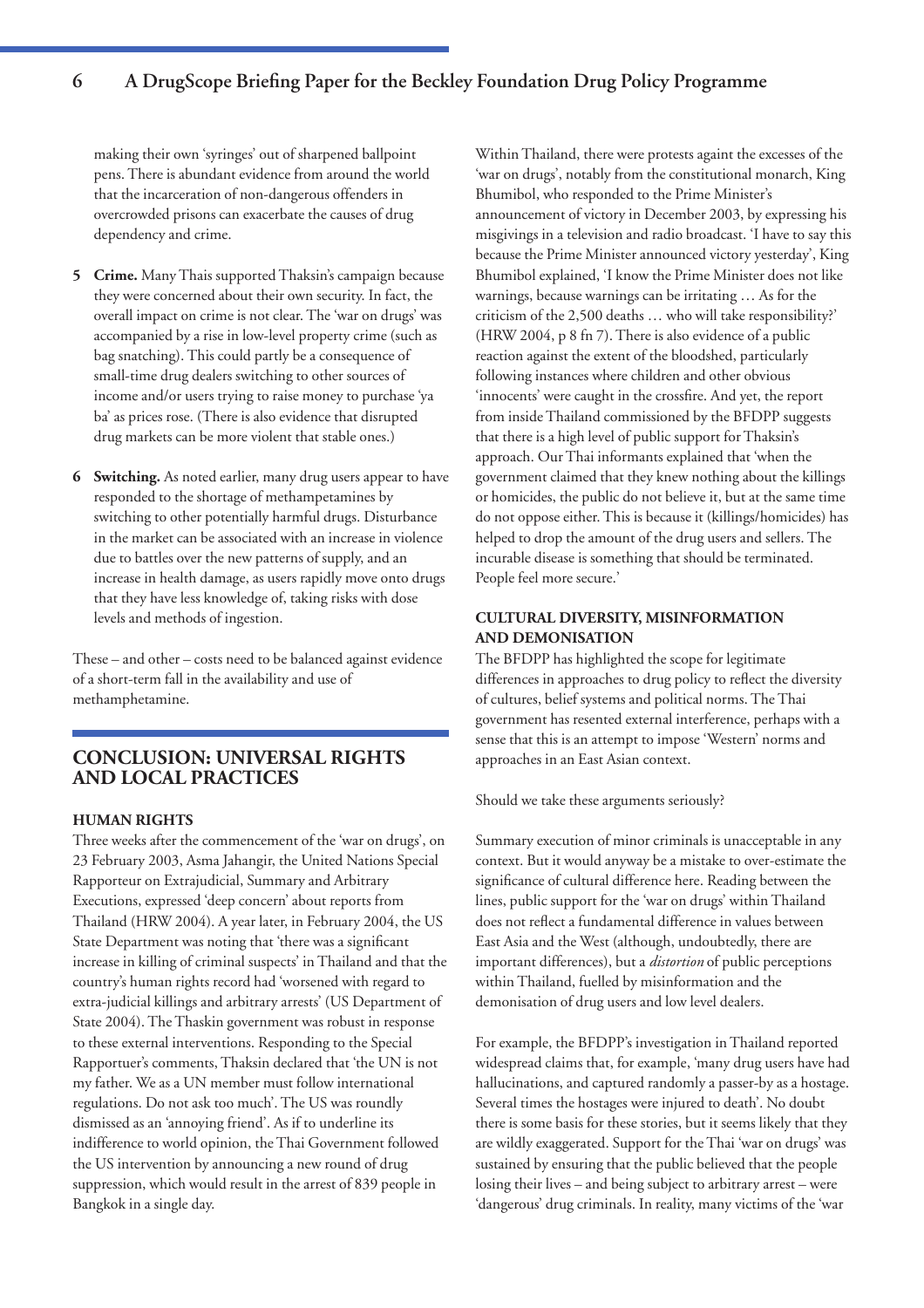## **Number Five 7**

on drugs' were ordinary Thai citizens, who had been using drugs or had got involved at the lowest levels of drug supply pyramids. A propoganda war preceded and accompanied the killings and arrests.

The demonisation of all those involved in drug use is a familiar pattern. Images – often wildly exaggerated – of the most violent and ruthless drug traffickers are promoted as typical of all drug users, as justification for the need for urgent action, which can include the breach of normal standards of human rights and judicial process. Few would argue against strong action to deal with the criminal gangs at the top of supply pyramids. In reality, however, the vast majority of drug users are either only marginally involved in the market or, as addicts, are most effectively dealt with through treatment of their drug dependency, rather than punishment.

The lessons of history were confirmed once again. By suppressing the evidence base and demonising a section of the population, it is possible to legitimise human rights violations.

## **THE LESSONS ON EFFECTIVENESS**

The violence unleashed by the Thai government on 1 February 2003 created terror and confusion among drug traders and users, which – not surprisingly – had a genuine impact on the supply of methamphetamines. The laws of economics and the lessons of experience (see, for example, Bush W, Roberts M and Trace M 2004) suggest that these gains are unlikely to be sustained in the longer term – particularly as police action disproportionately targeted people at the lower reaches of the supply pyramid. A shortage of accessible and high quality treatment services – and other interventions to tackle the causes and contexts of drug misuse – suggest that the 'ya ba' problem may have – to a certain extent – been temporarily *suppressed*, but that it has not gone away. Nonetheless, there appear to have been genuine *short term* gains in terms of prevalence. These need to be balanced against the costs – including the damage to Thailand's human rights record, increased risk of infection from blood borne diseases and the pressures on the prison system. Regardless of the outcomes of any cost-benefit analysis, the bottom line is that Thai policy crossed lines that should never be crossed in a civilised society. Thus, HRW concludes its report in strident terms: 'while Thailand's human rights record may yet improve, those who lost their lives as a result of the war on drugs – whether from the bullet or a shared syringe – will never recover'.

## **BIBLIOGRAPHY/REFERENCES**

**A special investigation was conducted on behalf of the BFDPP in Thailand in September 2004 and is cited throughout this report. Due to the sensitive nature of this material the BFDPP's Thai based informants wish to remain anonymous.**

Adams B (2003), 'Thailand's crackdown: Drug 'war' kills democracy too', *The International Herald Tribune*, 24 April 2003.

Bush W, Roberts M and Trace M (2004), *Upheavals in the Australian Drug Market*, Briefing Paper Four, A DrugScope Briefing Paper for The Beckley Foundation Drug Policy Programme.

Drug Intelligence Brief (2003), *Methamphetamine: The current threat in East Asia and the Pacific Ring*, Drug Enforcement Administration, Intelligence Division, US Department of Justice, September 2003.

Human Rights Watch (2004), *Thailand – Not enough graves: The war on drugs, HIV/AIDS, and violations of human rights*, HRW, June 2004, Vol 16, No 8 (C).

Office of the Narcotics Control Board of The Royal Thai Government (2003), "War on Drugs" – *Concept and Strategy*. Office of the Narcotics Control Board of The Royal Thai Government, *Policy* at www.oncb.go.th/document/epolicy.htm Office of the National Human Rights Commission of Thailand (2003), 'Summary of complaints related to anti-drugs campaign received by the National Human Rights Commission in February 2003'.

Phongpaichit P (2003), *Drug policy in Thailand*, paper presented at *The 2003 Lisbon International Symposium on Global Drug Policy*, 23-25 October 2003, at

www.senliscouncil.net/modules/events/lisbon/lisbon\_materials /05\_phongpaichit

Reid G and Costigan G (2002), *Revisiting "The Hidden Epidemic" – a situation assessment of drug use in Asia in the context of HIV/AIDS*, Centre for Harm Reduction, Macfarlane Burnet Institute for Medical Research and Public Health, January 2002.

Roberts M, Klein A and Trace M (2003), *Towards a review of global policies on illegal drugs*, Report One, A DrugScope report for The BFDPP.

Trace M, Roberts M and Klein A (2004), *Assessing drug policy principles and practice*, Report Two, A DrugScope report for The BFDPP.

UNODC (2002), *Amphetamine type stimulants threaten East Asia*, 4 February 2002 at www.unodc.un.or.th/ factsheet/ATSissuesplans310102.htm